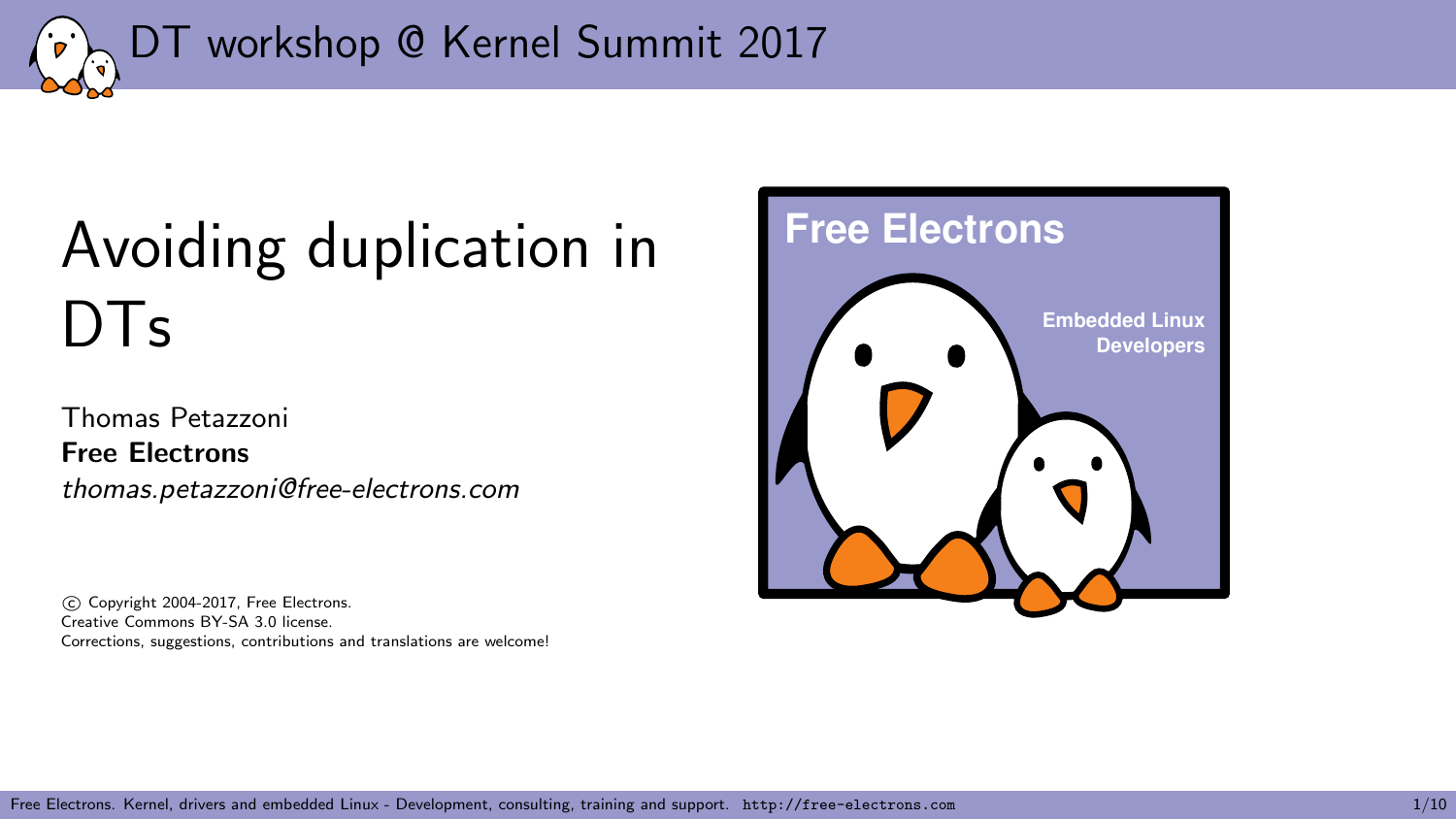

- $\blacktriangleright$  "Modular" architecture
- $\triangleright$  SoC functionality split into two blocks: AP (Application) and CP (Communication Processor)
- $\triangleright$  AP: CPU cores, interrupt controllers, caches, timers, UART, XOR engines, I2C, SPI, SDHCI, GPIO
- ► CP: network, PCIe, RTC, GPIO, USB, SATA, XOR, SPI, I2C, NAND, crypto
- $\triangleright$  Two AP variants: AP806 dual core and AP806 quad core
- $\triangleright$  Only one CP variant currently: CP110
- $\triangleright$  Gotcha: we may have multiple instances of the same AP or the same CP in a given SoC.
- $\blacktriangleright$  Already the case with the Marvell Armada 8020 and 8040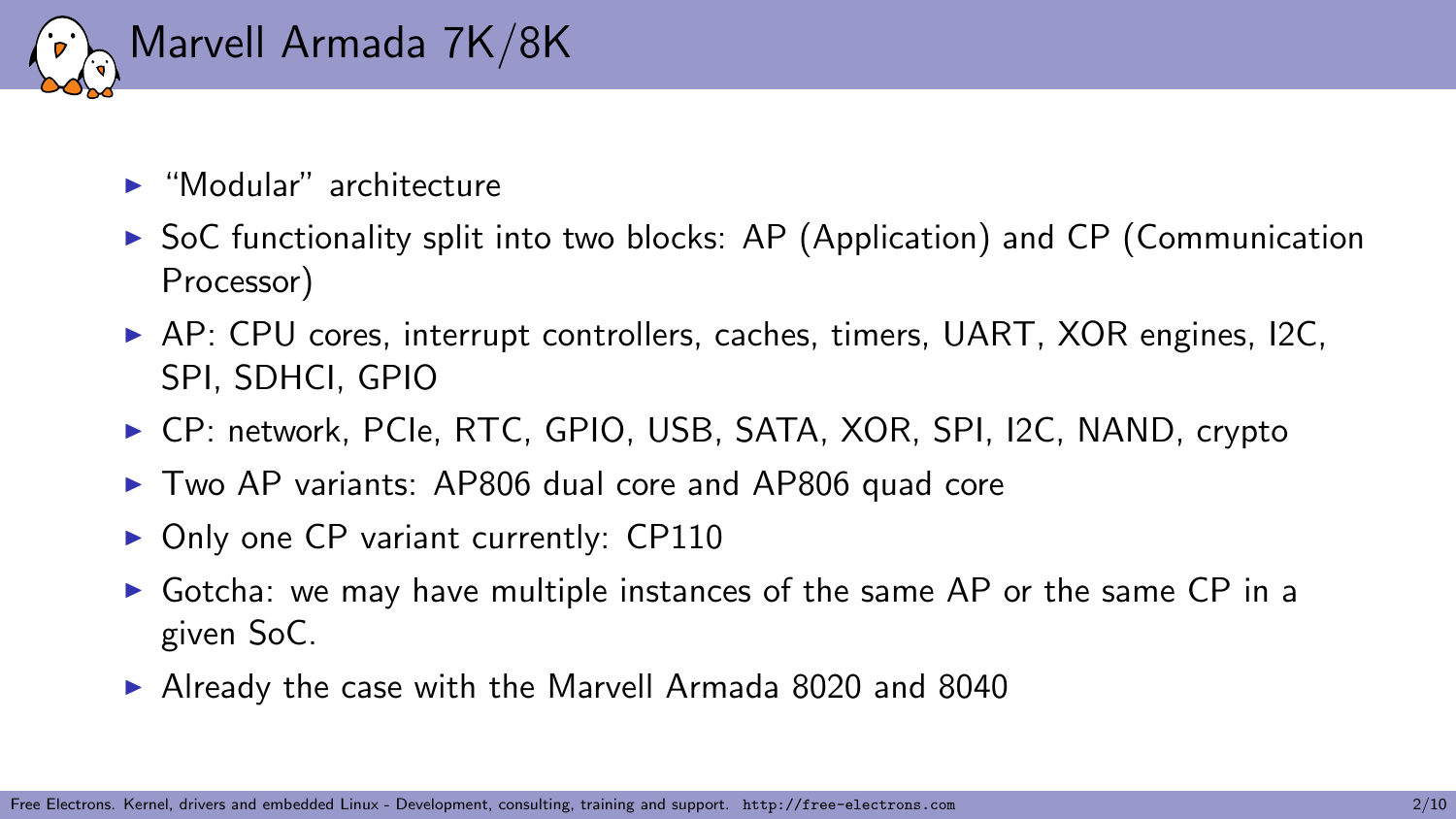

- $\blacktriangleright$  7020: AP806 dual, one CP110
- $\blacktriangleright$  7040: AP806 quad, one CP110
- $\triangleright$  8020: AP806 dual, two CP110
- $\blacktriangleright$  8040: AP806 quad, two CP110
- $\blacktriangleright$  Two CP110: doubles the number of I/O interfaces

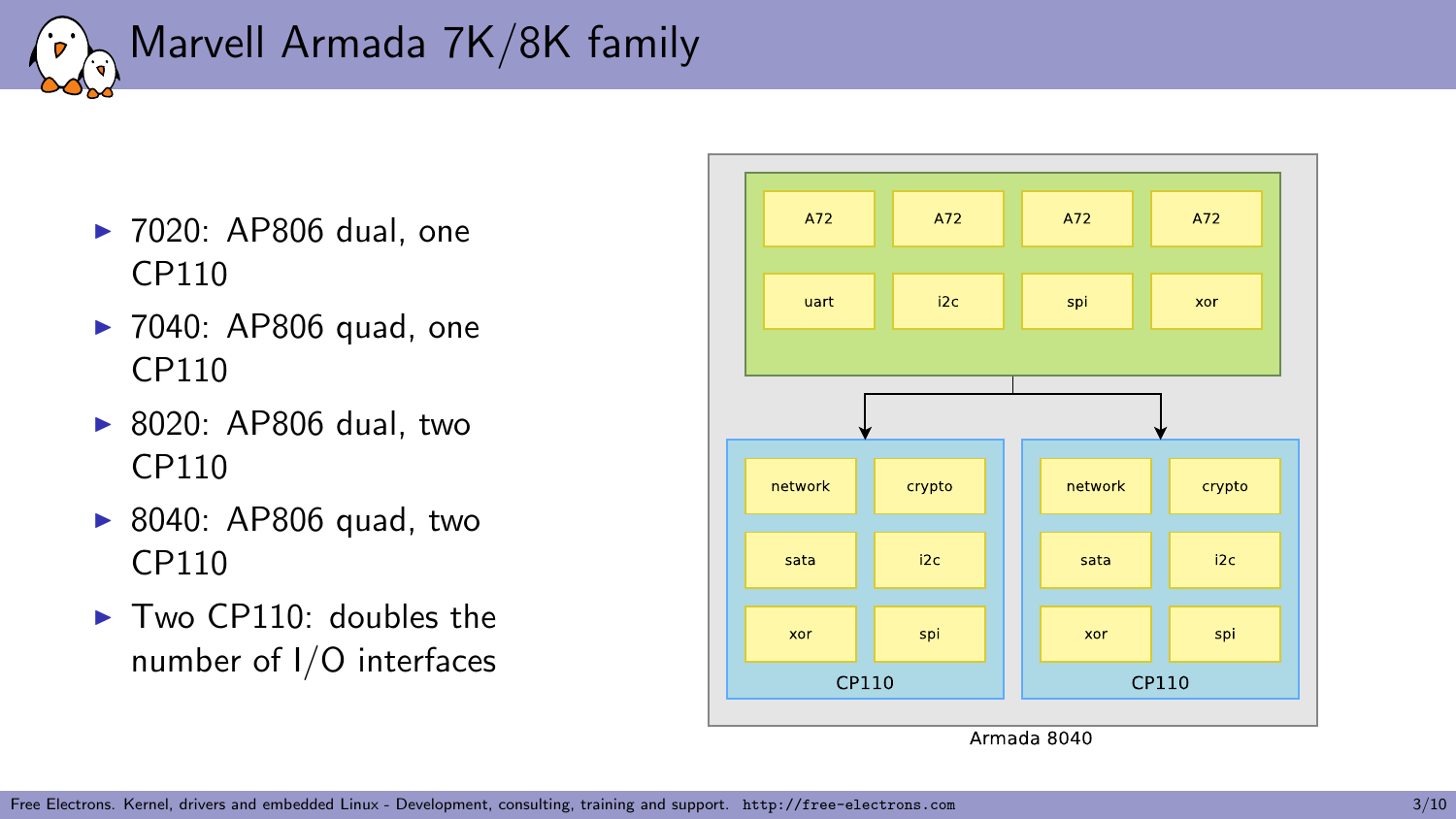

## armada-8040.dtsi

#include "armada-ap806-quad.dtsi" #include "armada-80x0.dtsi"

#### armada-80x0.dtsi

#include "armada-cp110-master.dtsi" #include "armada-cp110-slave.dtsi"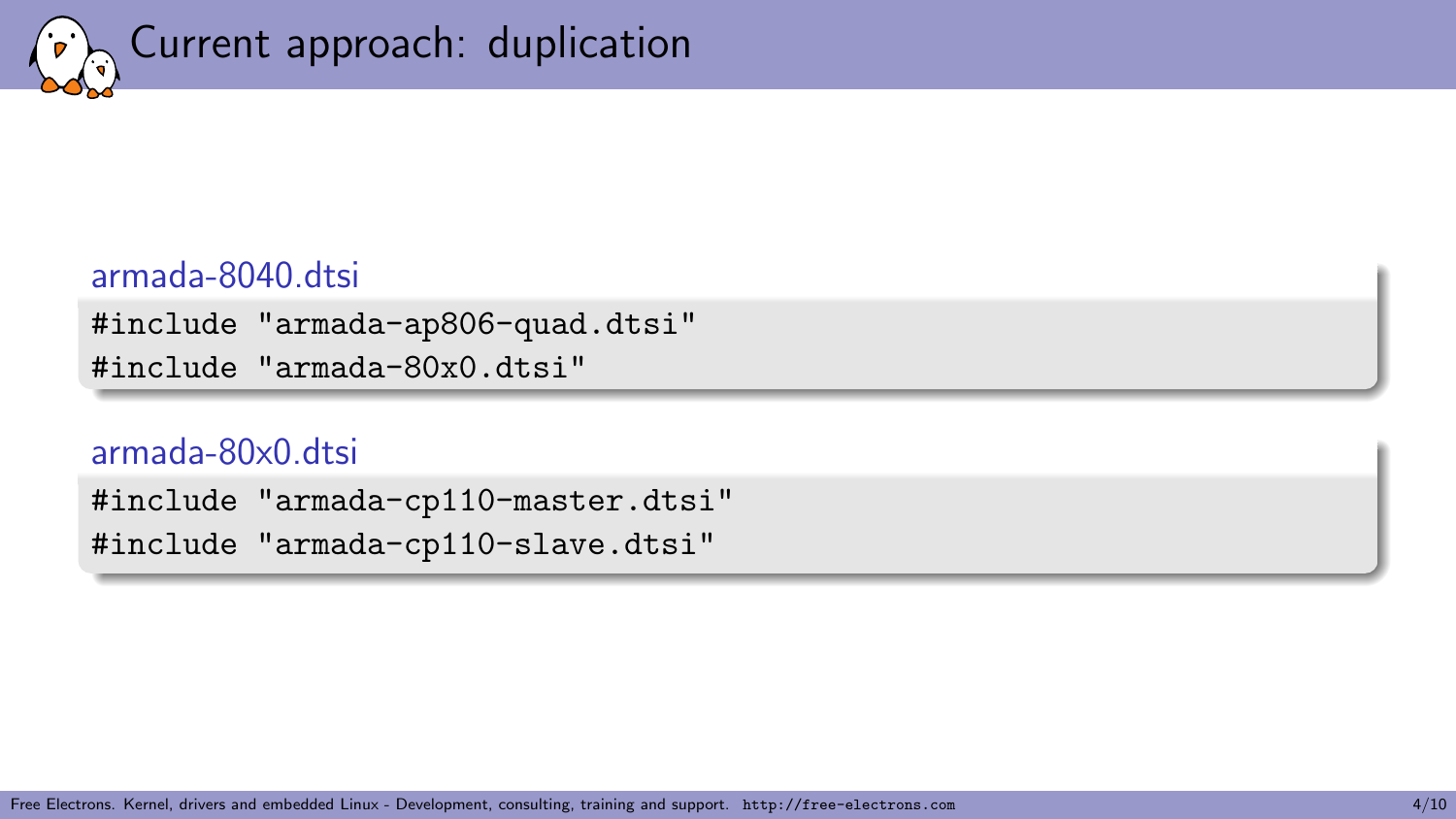

```
/ {
  cp110-master {
    compatible = "simple-bus";
    interrupt-parent = <&cpm_icu>;
    config-space@f2000000 {
      compatible = "simple-bus";
      ranges = \langle 0x0 \rangle 0x0 \rangle 0xf2000000 0x20000000;
      cpm_ethernet: ethernet@0 {
        clocks = \langle \text{Kcpm\_clk} 1 3 \rangle, \langle \text{Kcpm\_clk} 1 9 \rangle ...;
        marvell,system-controller = <&cpm_syscon0>;
      };
      cpm_syscon0: system-controller@440000 {
        cpm_clk: clock { };
      };
    \}:
    cpm_pcie0: pcie@f2600000 {
      ref = <0 0xf2600000 0 0x10000>, <0 0xf6f00000 0 0x80000>;
      ranges = <0x81000000 0 0xf9000000 0 0xf9000000 0 0x10000
        0x82000000 0 0xf6000000 0 0xf6000000 0 0xf00000>;
   };
 };
};
```

```
/ {
 cp110-slave {
    compatible = "simple-bus";
    interrupt-parent = <&cps_icu>;
    config-space@f4000000 {
      compatible = "simple-bus";
      ranges = <0x0 0x0 0xf4000000 0x2000000>;
      cps_ethernet: ethernet@0 {
        clocks = \langle kcps_c1k 1 3 \rangle, \langle kcps_c1k 1 9 \rangle, ...;
        marvell.system-controller = <&cps syscon0>:
      };
      cps_syscon0: system-controller@440000 {
        cps_clk: clock { }:
      };
    \ddot{\ }:
    cps_pcie0: pcie@f4600000 {
      reg = <0 0xf4600000 0 0x10000>, <0 0xfaf00000 0 0x80000>;
      ranges = <0x81000000 0 0xfd000000 0 0xfd000000 0 0x10000
        0x82000000 0 0xfa000000 0 0xfa000000 0 0xf00000>;
   };
 };
```
};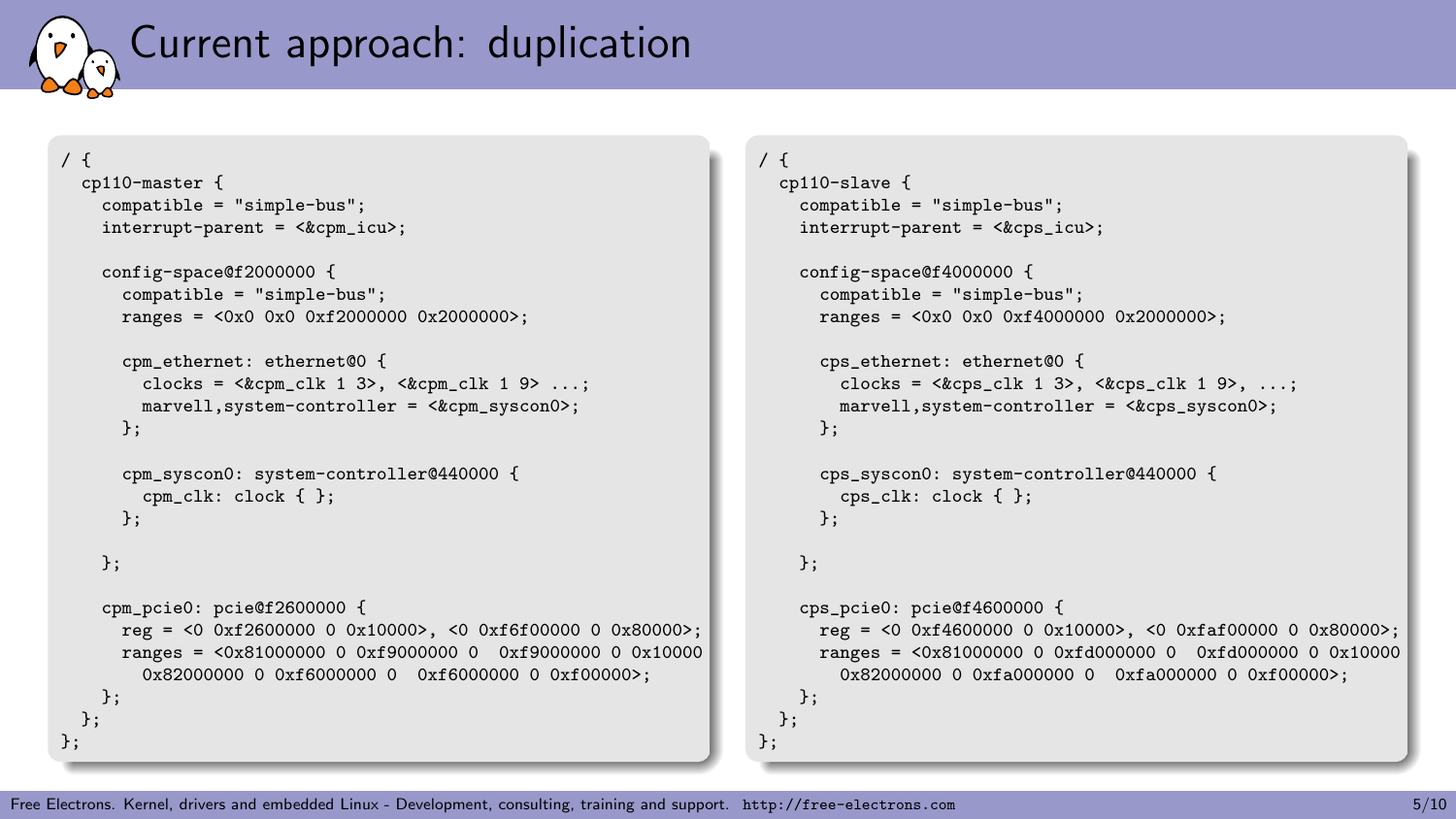

- $\blacktriangleright$  Register base address
	- $\triangleright$  OK for most IP blocks thanks to the bus translation described by the ranges property.
	- ▶ Doesn't work for PCIe due to PCI config space and PCI MEM and I/O areas  $\rightarrow$ problem
- $\blacktriangleright$  Interrupts
	- $\triangleright$  All interrupts go into an interrupt controller called ICU inside the CP110
	- $\triangleright$  OK thanks to the top-level interrupt-parent property
- $\blacktriangleright$  Clocks
	- $\triangleright$  Clock controller in each CP110
	- ► Clock references must therefore be *local* to the current CP110  $\rightarrow$  **problem**
- $\triangleright$  Other phandles
	- $\triangleright$  System controller reference  $\rightarrow$  problem
- $\rightarrow$  This problem will get worse as we plan on having several APs, and also have 4 CPs

or even more.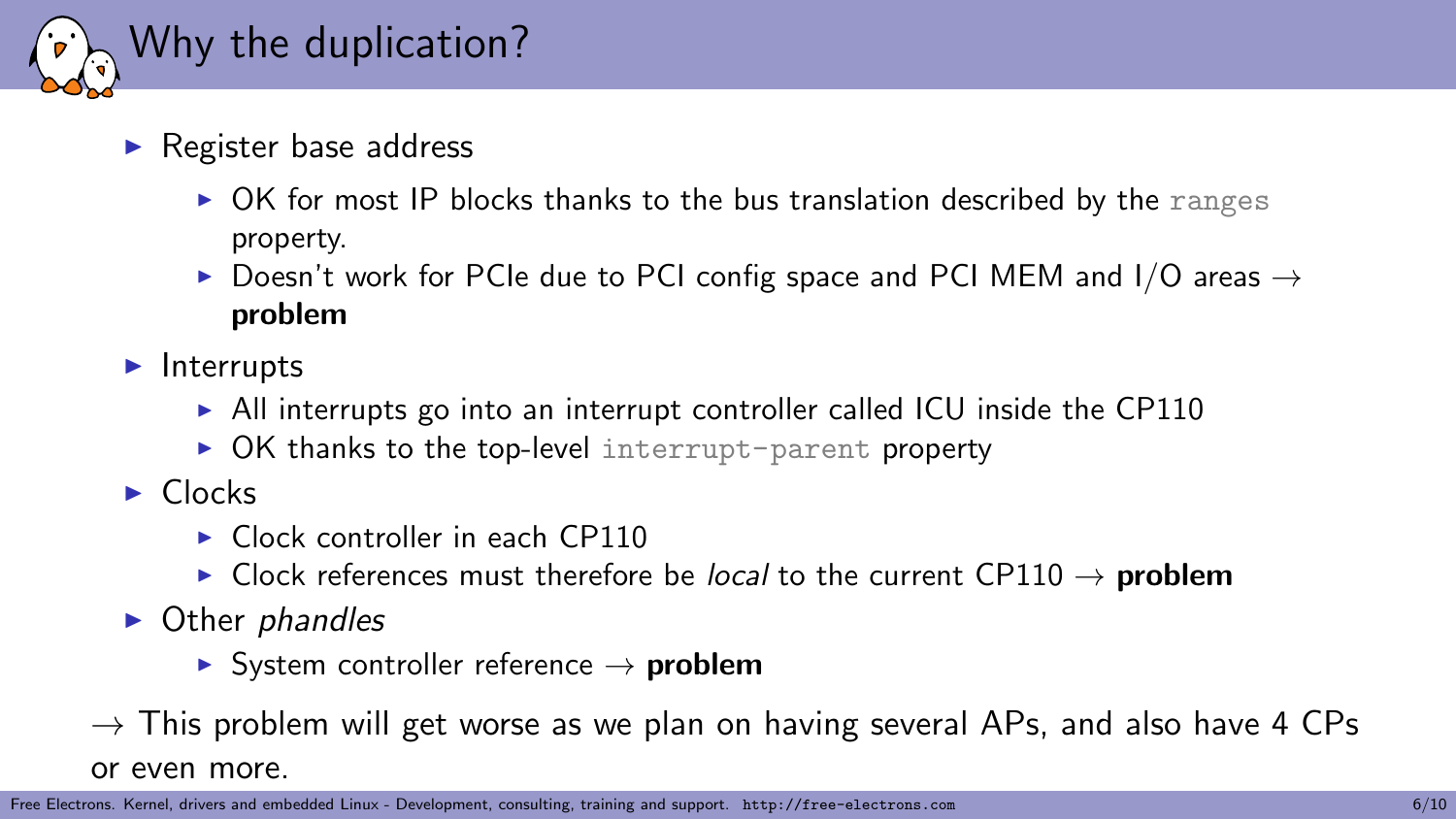

- $\triangleright$  CP110\_LABEL macro to generate the label names:  $cpm_{\text{1}}$  <foo> or  $cps_{\text{1}}$  <foo>
- $\blacktriangleright$  The rest is C preprocessor sorcery

## armada-common.dtsi

```
#define PASTER(x, y) x ##  ## y#define EVALUATOR(x, y) PASTER(x, y)
#define CP110_LABEL(name) EVALUATOR(CP110_NAME, name)
```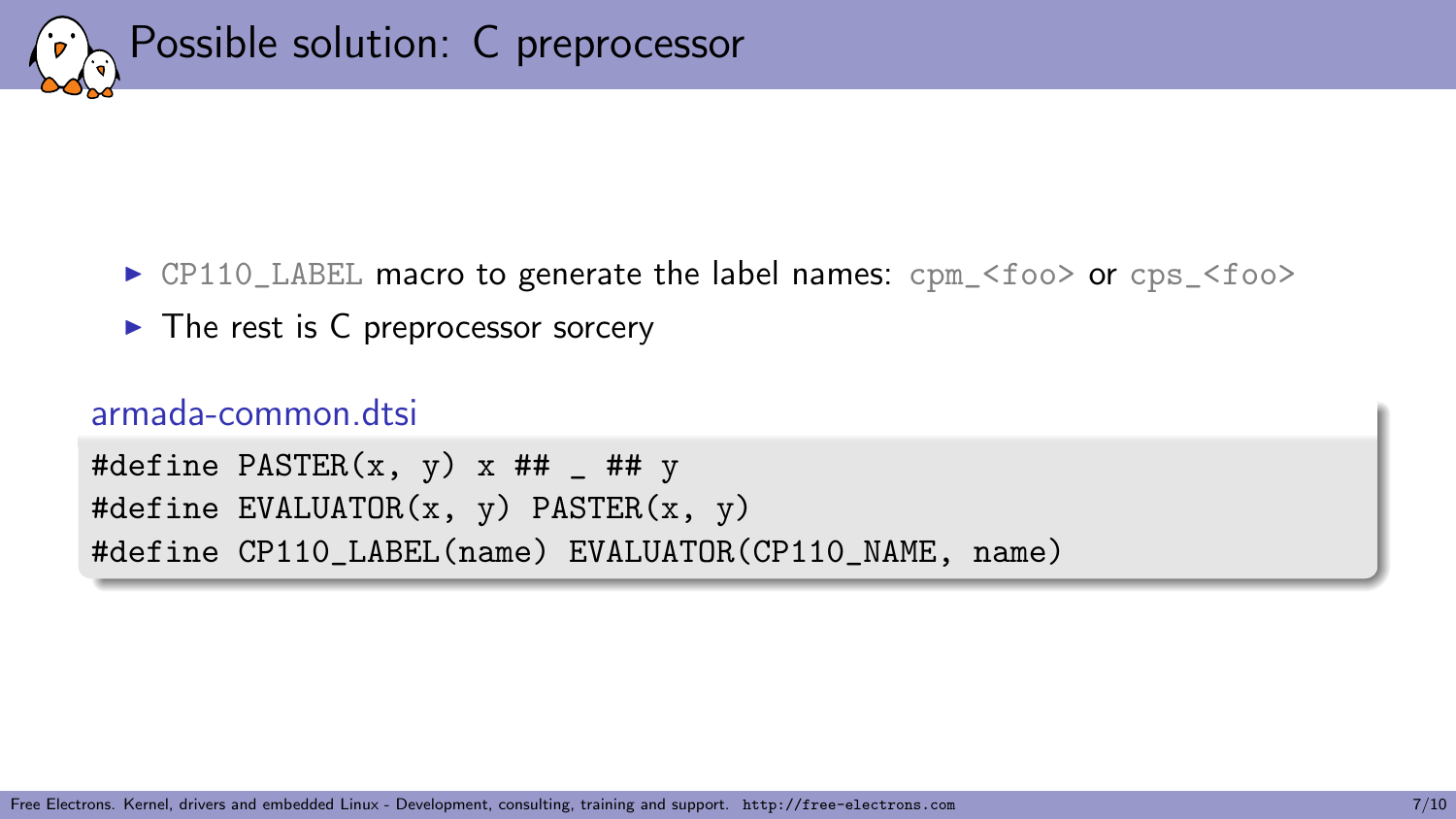

## armada-cp110-master.dtsi

```
#include "armada-common.dtsi"
```

```
#define CP110_NAME cpm<br>#define CP110_BASE 0xf2000000
#define CP110 BASE
#define CP110_PCIE_IO_BASE 0xf9000000
#define CP110 PCIE MEM BASE 0xf6000000
#define CP110 SPI BUS ID(n) (0 + (n))
```

```
/ {
```

```
cp110-master {
                 #address-cells = <2>:
                 #size-cells = \langle 2 \rangle;
                 compatible = "simple-bus";
                 interrupt-parent = <&cpm_icu>;
                 ranges;
                 #include "armada-cp110.dtsi"
        };
\ddot{\ }:
#undef CP110_NAME
#undef CP110 BASE
#undef CP110 PCIE IO BASE
#undef CP110_PCIE_MEM_BASE
#undef CP110 SPI BUS ID
```
## armada-cp110-slave.dtsi

#include "armada-common.dtsi"

```
#define CP110_NAME cps<br>#define CP110_BASE 0xf4000000
#define CP110_BASE
#define CP110_PCIE_IO_BASE 0xfd000000
#define CP110 PCIE MEM BASE 0xfa000000
#define CP110 SPI BUS ID(n) (2 + (n))
```

```
/ {
```
 $\}$ :

```
cp110-slave {
         #address-cells = <2>:
         #size-cells = \langle 2 \rangle;
         compatible = "simple-bus";
         interrupt-parent = <&cps_icu>;
        ranges;
```

```
#include "armada-cp110.dtsi"
```

```
#undef CP110_NAME
#undef CP110 BASE
#undef CP110 PCIE IO BASE
#undef CP110_PCIE_MEM_BASE
#undef CP110 SPI BUS ID
```
};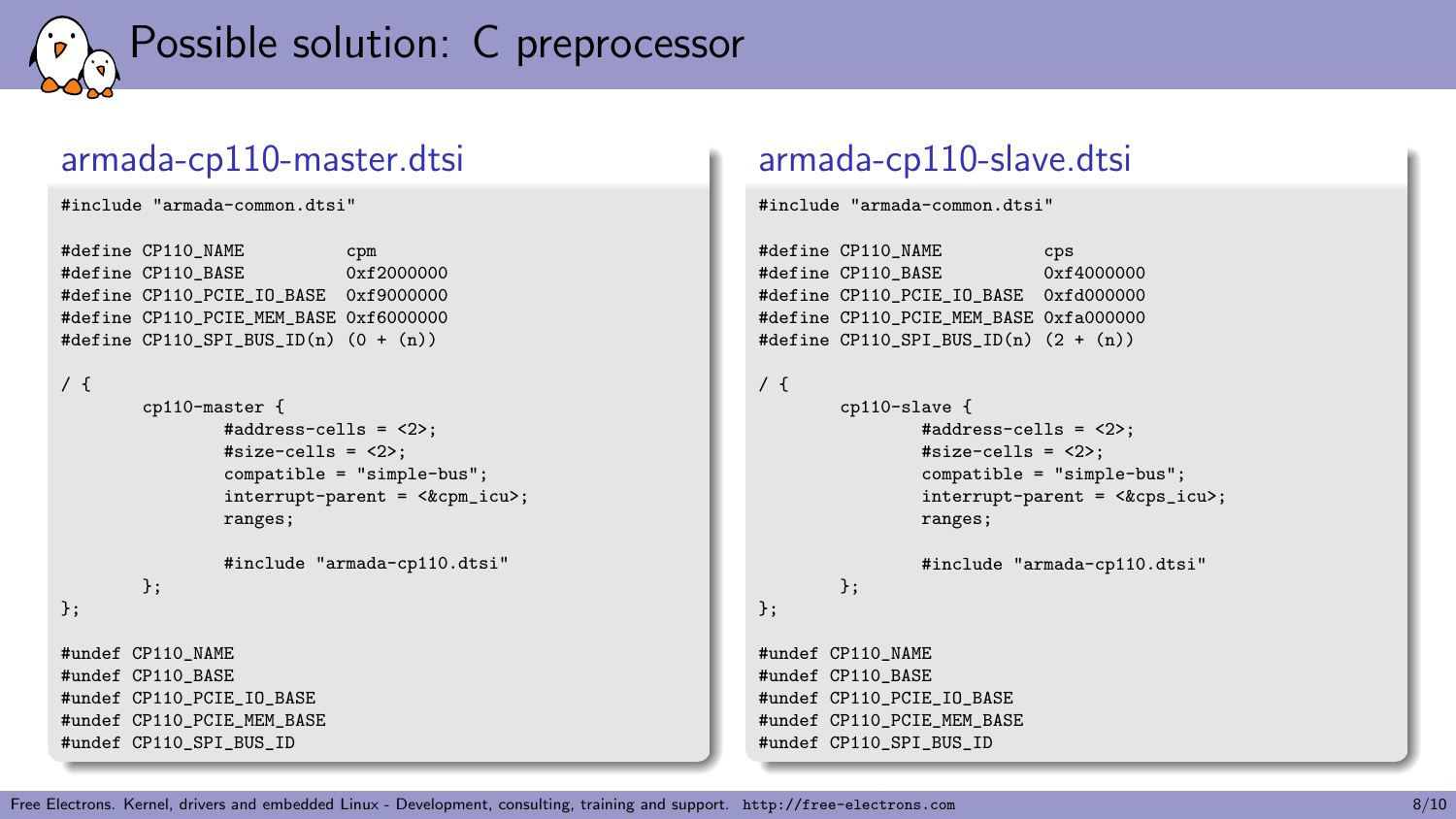

#### armada-cp110.dtsi

```
#define CP110_PCIEx_IO_BASE(iface) (CP110_PCIE_IO_BASE + (iface * 0x10000))
#define CP110_PCIEx_MEM_BASE(iface) (CP110_PCIE_MEM_BASE + (iface * 0x1000000))
#define CP110 PCIEx REGO BASE(iface) (CP110 BASE + 0x600000 + (iface) * 0x20000)
#define CP110_PCIEx_REG1_BASE(iface) (CP110_PCIEx_MEM_BASE(iface) + 0xf00000)
```

```
config-space@CP110_BASE {
         compatible = "simple-bus";
         ranges = \langle 0x0 \rangle 0x0 CP110 BASE 0x2000000>;
         CP110_LABEL(ethernet): ethernet@0 {
                 ref = <0x0 0x1000000, <0x129000 0xb0000;
                 clocks = <&CP110_LABEL(clk) 1 3>, <&CP110_LABEL(clk) 1 9>, <&CP110_LABEL(clk) 1 5>;
        \ddot{\ }:
\cdot#if CP110 BASE == 0xf2000000
CP110_LABEL(pcie0): pcie@f2600000 {
#else
CP110_LABEL(pcie0): pcie@f4600000 {
#endif
         r e \sigma = 50 CP110 PCIEx REGO BASE(0) 0 0x10000>, 50 \text{ CPL} CP110 PCIEx REG1 BASE(0) 0 0x80000>;
         ranges = <0x81000000 0 CP110_PCIEx_IO_BASE(1) 0 CP110_PCIEx_IO_BASE(1) 0 0x10000
           0 \times 82000000 0 CP110 PCIEx MEM BASE(1) 0 CP110 PCIEx MEM BASE(1) 0 0 \times 600000 :
};
```